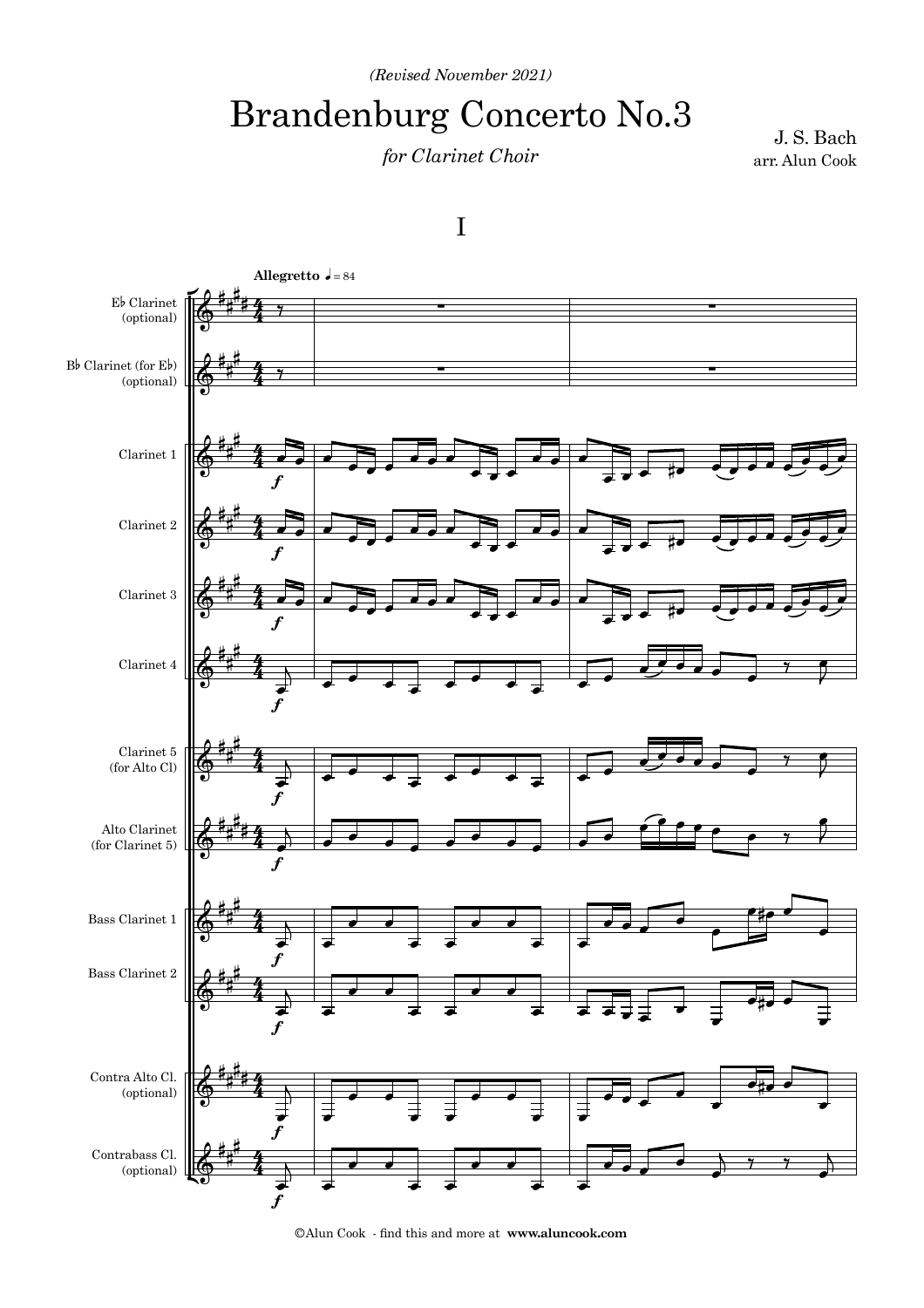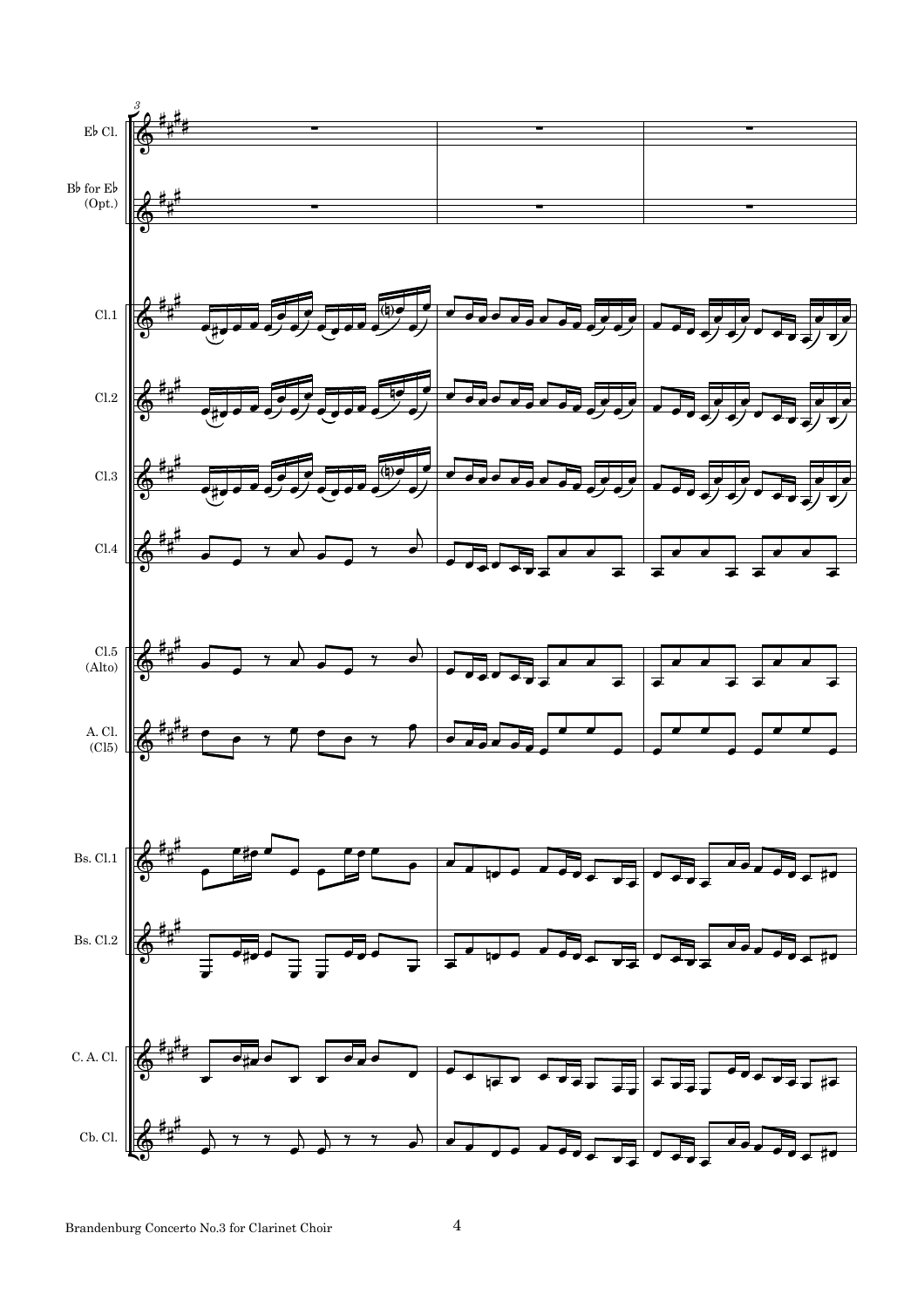

*This is the 2nd movement! I have no idea what Bach was thinking. He wrote just the two chords, seemingly unrealated to the surrounding movements. I have added an embelishment (as is often done in performances`) but it is up to you whether you play this, or just the two chords (only the 2nd pause in the original) or have a much more extensive extemporisation, or leave the chords out all together.*

Brandenburg Concerto No.3 for Clarinet Choir

II

51